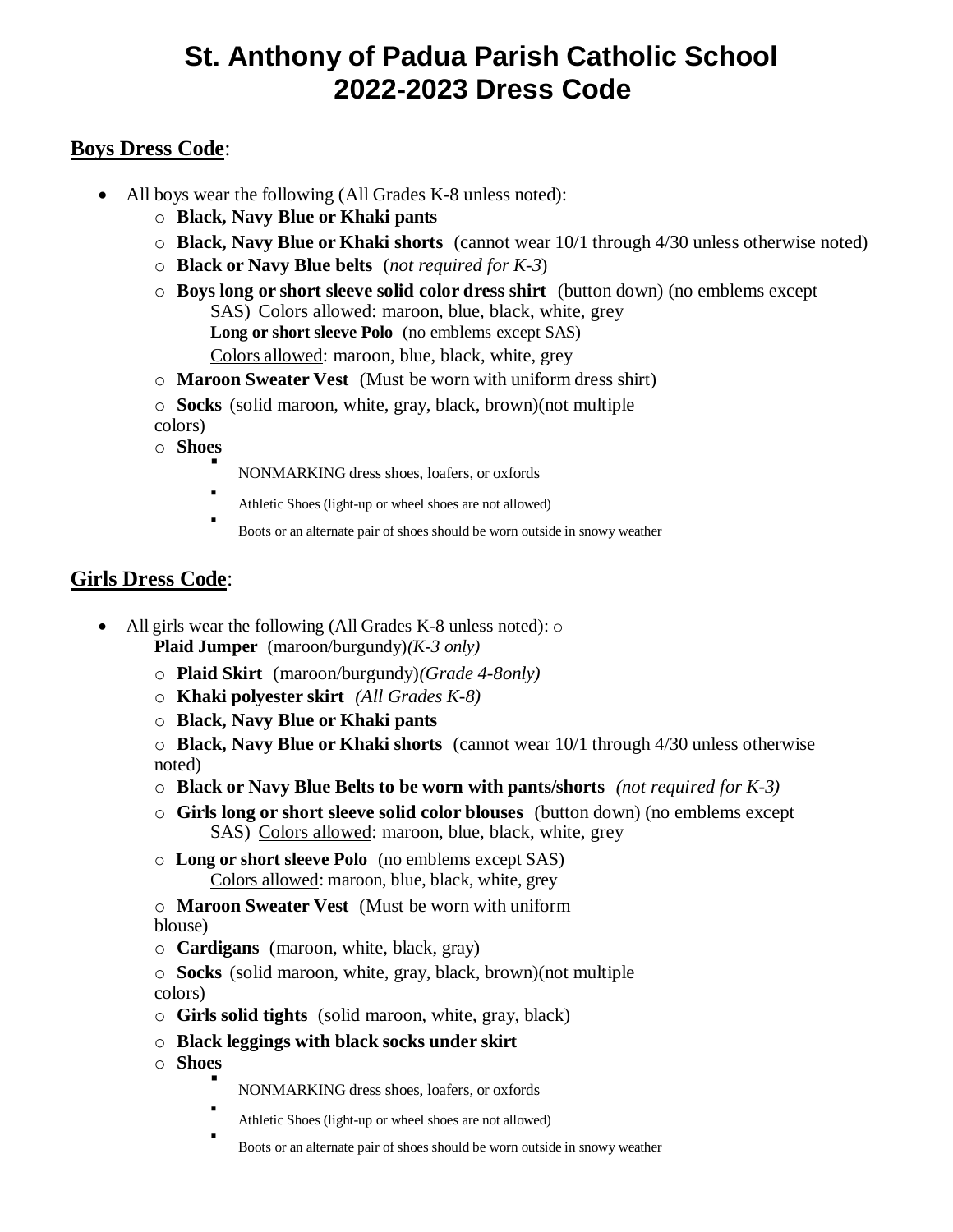#### **Uniform Guidelines**

- All uniform clothing must be neat and free of excessive wrinkles and holes.
- Any garments worn under uniform shirts must be white and not be visible.
- Blouses and polo shirts must be tucked in **at all times.**
- Blue, black, or khaki pants are defined as: Docker-style twill dress pants with side pockets. Dress pants have no outside patch pockets.
- No fad clothing items or styles are permitted (including skinny, flairs, low-rise).
- Appropriate length for jumpers, shorts, skirts, and skorts is two (2) inches above the knee in the front and the back.
- No logos are permitted on non-monogrammed shirts.
- Hair styles for boys and girls are to be simple and neat
	- Fad hair styles are not permitted
	- Chemically colored hair is not permitted
	- Length of hair is to be neat, out of the eyes, and above the shirt collar for boys
	- Boys may not wear earrings at school
	- Girls may wear one pair of earrings (on earlobe) no longer than  $\frac{1}{2}$  inch below the earlobe
	- No visible body piercings

#### **Junior High Privileges**

*The following uniform privileges are for students in grades 6-8*:

- Natural looking chemically colored hair
- Light natural looking make-up worn by girls only

## **Physical Education Uniform**

St. Anthony School requires the following uniform to participate in physical education class:

- **A St. Anthony t-shirt, long sleeve t-shirt, or sweatshirt**
- **Socks and gym shoes with non-marking soles**
- **SAS maroon shorts or solid black shorts** (no more than two (2) inches above the knee) **or SAS sweatpants or solid black sweatpants** (no yoga pants)

Students (Grades K-8) wear their physical education uniforms in place of school uniforms on PE days (Shorts not allowed 10/1 through 4/30 unless otherwise noted). **Students must wear tennis shoes on gym**  days. No light-up or wheel shoes are permitted. All shoes must have non-marking soles.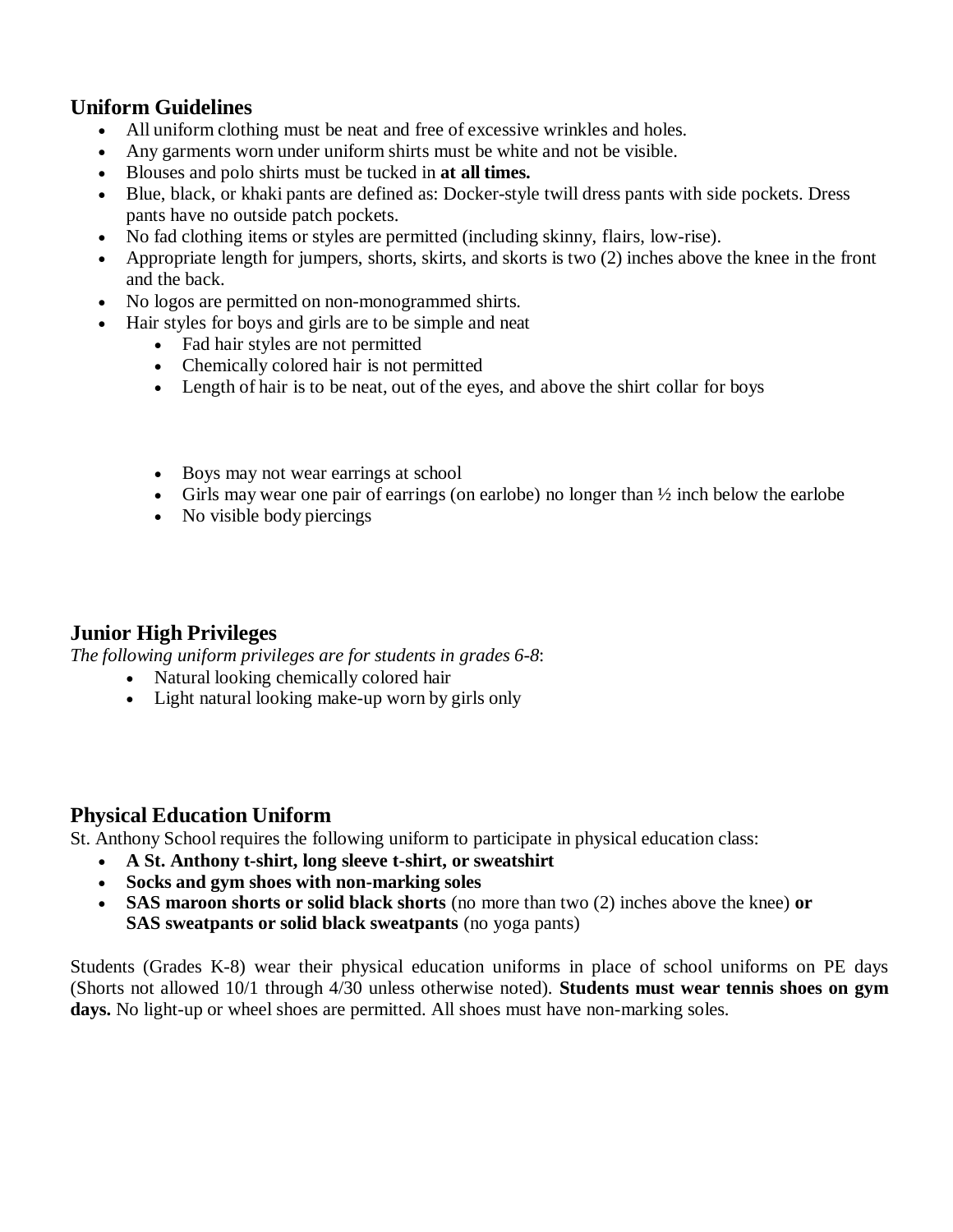## **Dress Up Days**

St. Anthony School permits students to dress up on specific days. St. Anthony School expects students to dress in a professional and modest manner and jewelry, make-up, and nail polish rules still apply. Students deemed by administration to not be in compliance will be given a school uniform to wear. The following items are considered appropriate for dress up days:

Girls:

- Dresses, skirts, or shorts no more than two (2) inches above the knee in the front and the back
- Dress slacks / capri dress pants
- Sandals must have a strap behind the heel

Boys:

- Dress pants
- Uniform style shorts (Not allowed 10/1 through 4/30 unless otherwise noted)
- Shirts with collars
- Jeans
- Tank tops or t-shirts
- Dresses or shirts with spaghetti straps or made of sheer material
- Athletic shoes
- Flip flops (shoes made of foam) including flip flops with a strap
- Bottoms must not be too tight or too loose
- Strapless tops (even covered with sweater or jacket) are not permitted
- Yoga pants

## **Dress Down Days**

St. Anthony School permits students to dress down on specific days. St. Anthony School expects students to dress modestly and jewelry, make-up, and nail polish rules still apply. Students deemed by administration to not be in compliance will be given a school uniform to wear. The following items are considered appropriate for dress down days:

- Jeans (no rips)
- Cargo pants
- Capri pants
- Shorts no more than two  $(2)$  inches above the knee (Not allowed  $10/1$  through 4/30 unless otherwise noted)
- Sweatshirts or t-shirts with appropriate printing
- Sandals with a strap behind the heel
- ONLY St. Anthony of Padua "Hoodies" can be worn during only dress down days
- Shirts that pass the "Touchdown Test"
- St. Anthony School defines the "Touchdown Test" as when a student raises both hands over head, there is no skin showing between the bottom of the shirt and the top of the pants

Items **NOT** considered appropriate:

- Leggings
- Tunics
- Flip flops (shoes made of foam) including flip flops with a strap
- Tank tops
- Pajamas of any kind
- Dresses (strapless or spaghetti straps)
- Strapless tops (even covered with sweater or jacket) are not permitted
- Yoga pants